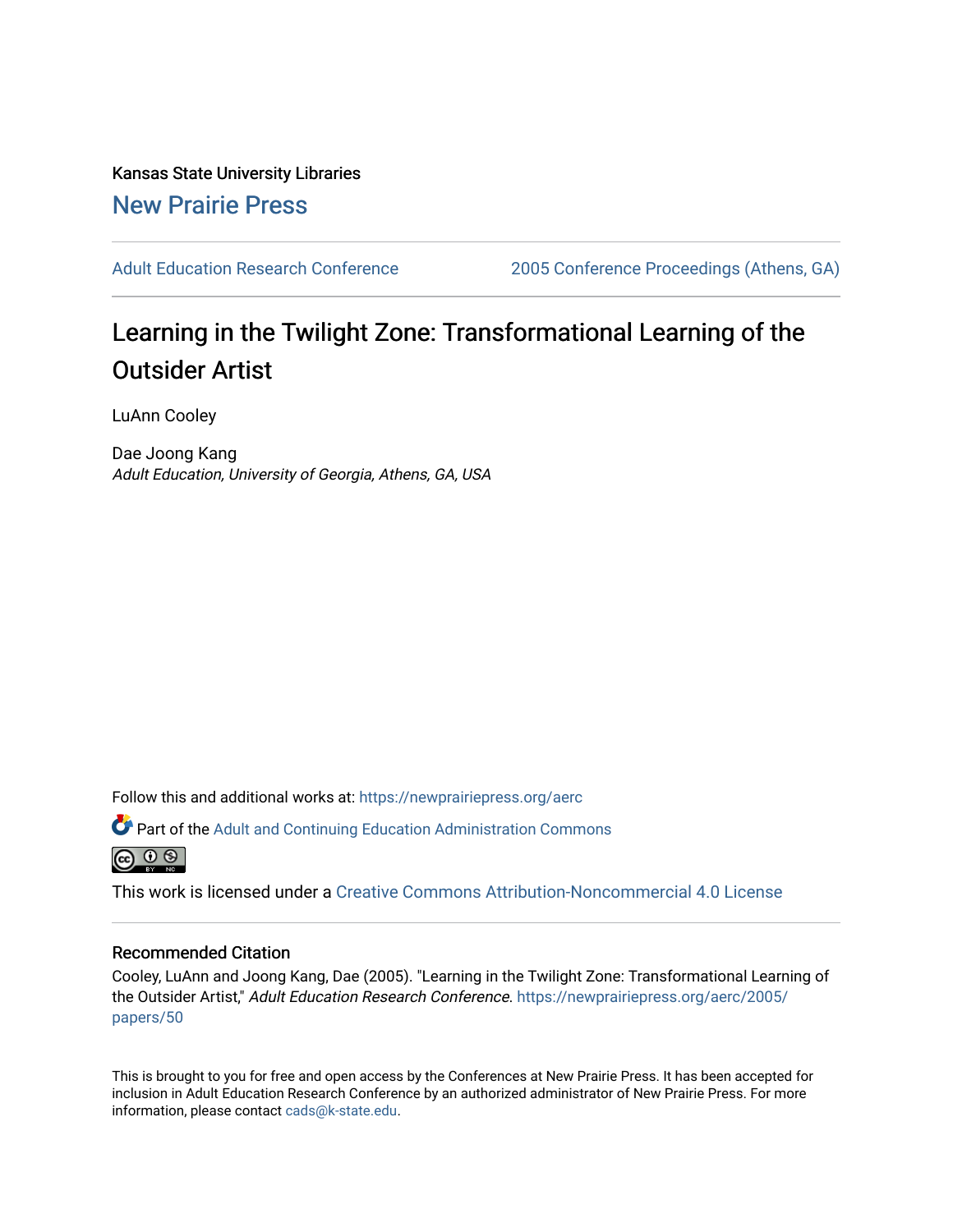# **Learning in the Twilight Zone: Transformational Learning of the Outsider Artist**  LuAnn Cooley Dae Joong Kang

Adult Education, University of Georgia, Athens, GA, USA

**Abstract:** *Situated within transformational learning theory, this qualitative study suggests that Outsider Artists' learning involves indicators of childhood innate artistic ability, an adult catalyst event, an holistic learning process described using an extra-rational vocabulary, and a change in meaning perspective, including the artistic identity.* 

# **Introduction**

Art, at times, is a window into the workings of a society (Procter, 2003) or into the self (Willard, 2003). Art also has been described as a cultural artifact of the unconscious life permeating a civilization (Paulson, 2003). Art pays tribute to the beauty, ugliness, joys, sorrows, privileges, and adversities of a culture through "arrangement, context, counterpoint, drama, vision, [and] technique" (Procter, 2003, para. 2). Art can give us a "vision of humanity's courageous, creative intelligence," (Procter, 2003, para. 13) as it explores the life of the artist (Williard, 2003). In the case of Outsider Art that vision may be brilliantly depicted, disturbing in its images, and captivating of our most primal emotions (Hirasuna, 2003; Muri, 1999).

The purpose of this study is to examine the outsider artist from the perspective of transformational learning theory (Mezirow, 1990, 1991, 2000). At its core, transformational learning theory is about fundamental change (Merriam & Caffarella, 1999). Mezirow presented transformational learning as a cognitive process; however, the theory has been expanded to include the emotional, contextual, cultural, and spiritual aspects of learning (Dirkx, 1997, 2001; Taylor, 1997).

#### **Literature Review**

#### *Outsider Artist*

Until recently Outsider art was little known or respected by any but a few artists, dealers, and collectors (Peterson, 2003). In the 1940's, French artist Jean Dubuffet changed the definition of "acceptable" art by collecting the work of institutionalized patients (Peterson, 2003; Raw Vision, n.d.; Trebay, 1999). He also introduced the term *art brut—* raw art—to express the "unadulterated" nature of this art (Raw Vision, n.d.) and to liberate it from the "stigma of psychiatric labels such as 'art of the insane'" (Muri, 1999, p. 37). Roger Cardinal (1972), a British humanities professor, introduced the term "Outsider" art, (Steward, 2001, p. 40), or art created by people who have nothing to do with traditional models of art.

In the 1980's, "avant-garde artists, dealers, and sophisticated collectors" (Hirasuna, 2003, p. 25) in the United States began collecting Outsider art. Often exhibits confuse the category by including work created by the mentally ill, self-taught artists inspired by spiritual guides and/or "found" materials, and self-taught "surrealists." Many of these artists reject the label "outsider" as it denotes "nutty" and prevents them from commanding the same prices for their work as mainstream artists (Steward, 2001, p. 41). The term also suggests "otherness" and questions who is "in" and who is "out" (Klein, 2002).

Often the primary interest for critics and collectors is the artist's story rather than the quality of the work. Collectors "seem to be combing the streets for disturbed people (Peterson,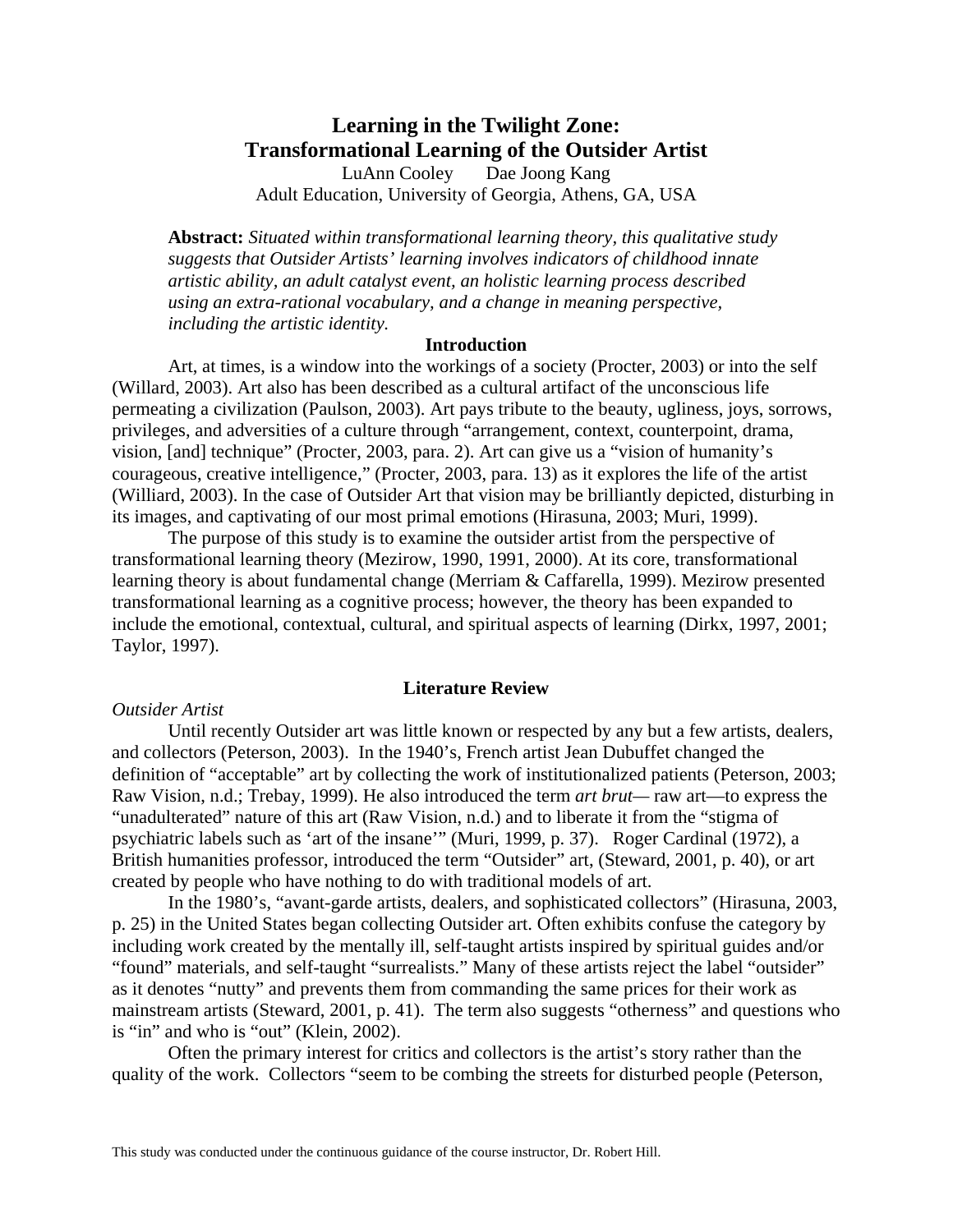2003, para. 14), and are more interested in work by schizophrenics, rapists, catatonics, and killers, in collecting diseases rather than art (Edwards, 2001). Hirasuna (2003) argues that Outsider art's appeal lies in the fact that it "resonates" with the MTV generation. It "speaks to the search for authenticity, originality, and inspiration uninhibited by rigid principles and rules" (p. 26). Trebay (1999) states the attraction is in images that tell stories arising from the "collective unconscious" (para. 9). Outsider art incorporates the problems of the world into images and subject-matter, which often change after exposure to other artists, critics, collectors, and the public. Artists sometimes forgo their visionary dreams for commissioned pieces (Simon, 1994). With continued exposure and notoriety, the artists' lives and their art may undergo fundamental changes, a process likened to Mezirow's transformational learning theory. *Transformational Learning* 

Mezirow (2000) considered learning as making sense of, or interpreting one's experience to guide future action. This practice is a function of one's meaning perspective that is shaped in childhood through the socialization process and is often affected by emotionally charged relationships with parents and other significant people. One's life experiences strengthen, extend, and refine one's meaning perspective. A meaning perspective anchors our values and sense of self. Transformative learning theory is about changing this meaning perspective. Mezirow argues that only critical reflection can transform adult meaning perspective.

Transformative learning theory is conceptualized as a linear process—a disorienting dilemma, critical reflection, perspective transformation, reflective discourse, and practical action (Mezirow, 1991; Mezirow & Associates, 1990). The transformation can be initiated by an instructor or a life event. If instructor initiated, the instructor poses a problem the student is unable to reconcile with his/her current meaning perspective which creates a sense of incompleteness in a heretofore taken for granted reality (Merriam & Caffarella, 1999). A life event might be a "disorienting dilemma" such as a death, job change, or illness. The inability to resolve the situation with known strategies initiates a process of self-examination and critical assessment of previous assumptions. This assessment leads to recognizing that others have gone through a similar process. The learner then begins exploring options for forming new roles, relationships, or actions, and formulating a plan of action (Merriam & Caffarella, 1999). Ultimately, the learner moves into an "understanding that is more inclusive, differentiating, critically reflective, and integrative of experience," (Mezirow, 1998, para. 2).

Recently, transformational learning theory has expanded to embrace the role of emotion, feeling, intuition, and spirituality, which are considered bodily reactions or extra-rationality beyond rationality (Dirkx, 1997, 2001; Taylor, 1997; Wiessner & Mezirow, 2000). Dirkx (2000) argues that transformative learning can be conveyed through images rather than rationality. Images can connect us to deep-seated emotional or spiritual issues which are hardly expressed by the rationality. Kovan and Dirkx (2003) show that transformational learning experiences among those who engaged in vocations requiring passion and commitment like environmental activists involve deep emotion and spirituality. Their transformative learning did not necessarily utilize Mezirow's critical self-reflection and self-analysis. Reviewing over 10 years of research directly related to transformative learning theory, Taylor (1997) indicates the role of extra-rationality has increased over that of critical reflection.

#### **Method**

Originally, eight researchers in a graduate-level research course designed this study. The researchers, including the two authors of the paper, collaboratively developed an interview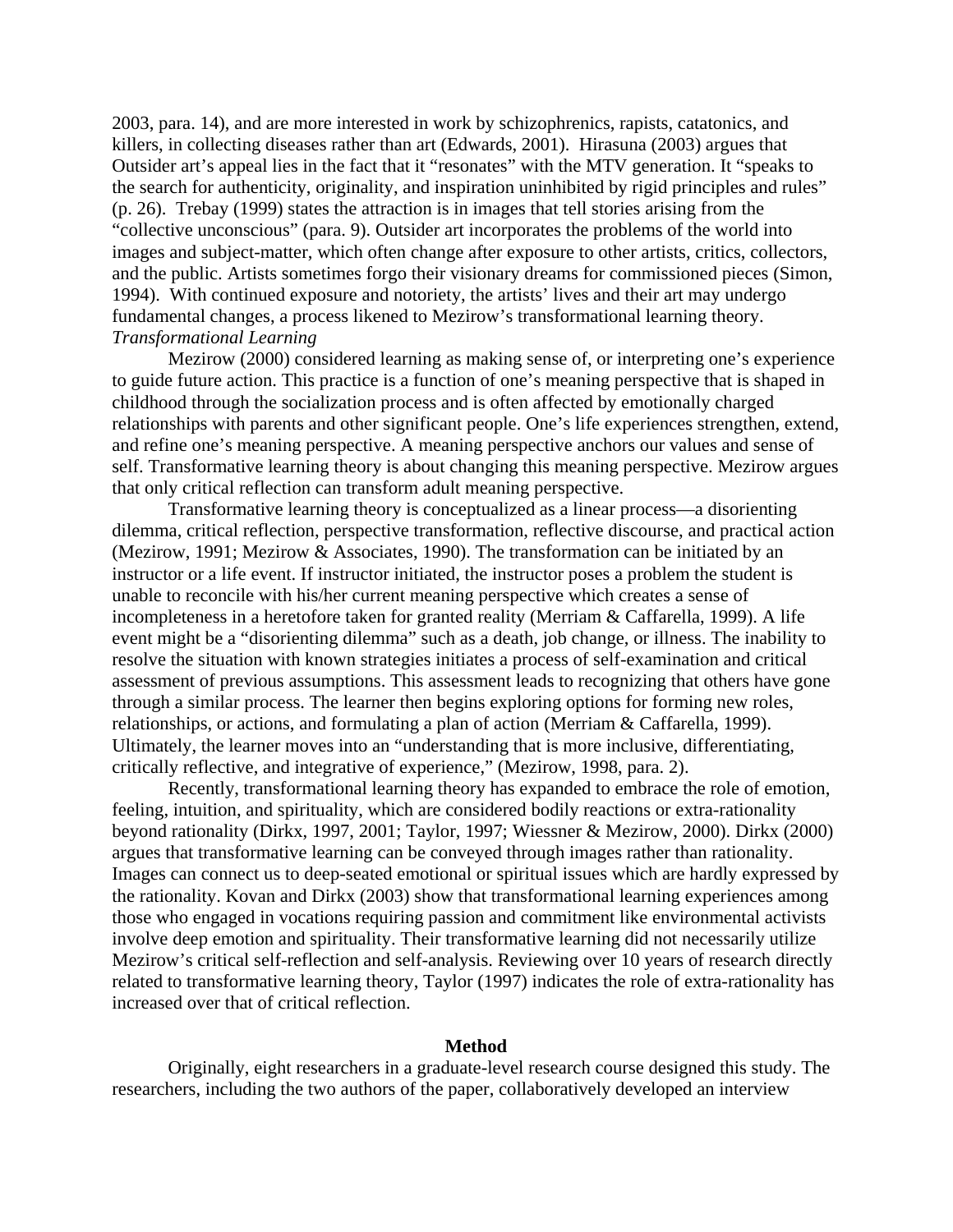protocol and recruited participants. The researchers used formal interviews, informal discussions, and noninvasive techniques, such as textual analysis of web-based information to capture initial data. Research teams interviewed one participant each using the same interview protocol to increase reliability; however there were additional questions and probes in each interview. They employed individual, face-to-face verbal communications, and tape-recorded the semi-structured interviews. Interviews lasted from one to three and a half hours and normally took place at the artist's residence. Subsequently, the authors of this paper, two of the original eight researchers, analyzed the data. Individually, we used a constant comparative method to analyze transcripts, documents, and field notes. This consisted of comparing data from these data sets with other segments in the same of different data sets (Merriam, 1998). We then discussed each other's finding to develop working themes. Repeated readings and continuous discussion of the data using the working themes generated the four major themes. Multiple investigators, sources of data, and methods ensured validity and reliability, and triangulated the data. Understanding each other's assumptions and positionality also ensured reliability.

#### **Findings**

 There were four major stages of learning found from the data analysis: early childhood indicators of art-making ability, a catalyst event in adulthood, learning in the twilight zone, and a change in meaning perspective and connecting through art making. *Early Childhood Indicators of Art-Making Ability* 

Each of the participants in this study related an event in which they exhibited artistic ability at a young age. Three of the participants had adults in their lives who exposed them to art and who ultimately influenced their art making. For Harold Rittenberry, his neighbor invited him to watch him create art. Peter Loose's third grade teacher introduced him to the vivid colors of South American art. Miller had an uncle who showed him how to create windmills, which developed into a lifelong obsession. Bob Hart discovered his artistic abilities as a young man taking photographs in the military. Despite these early indicators, none of the artists acted on their desires until they became adults and a catalyst event "set off" or "triggered" their creative production.

# *Catalyst Event in Adulthood*

The catalyst event can best be described as a life transition rather than a sudden change in meaning perspective. For each participant a triggering event initiated their beginning to make art. Depending on the participant, the interpretation of the trigger was cognitively, emotionally, or spiritually based. Hart's experience was cognitively based. After encouraging a student in a writing class he was teaching, Hart recognized his own delaying tactics and made a conscious decision to start painting that day. He told himself, "Just listen to what you just told that guy. He's capable of doing it right now and you're capable of doing it right now."

Both Rittenberry's and Loose's triggering events were more emotional. Rittenberry began experimenting with making art by welding steel when his mother was diagnosed with Alzheimer's. He stated he could not "just sit there and watch somebody [he loved] go down." For Loose, his own illness prompted him to begin creating art. After missing almost a month of work battling the flu, he became depressed and had "a hard time trying to figure out how to dig out of that kind of hole." A friend brought him a little water color set and some paper. He became obsessed with painting despite the "messiness" of water colors on paper.

For Miller, God was the catalyst. When his eyesight became so bad he could no longer preach in the church where he was pastor, he said God showed him how to cut out and paint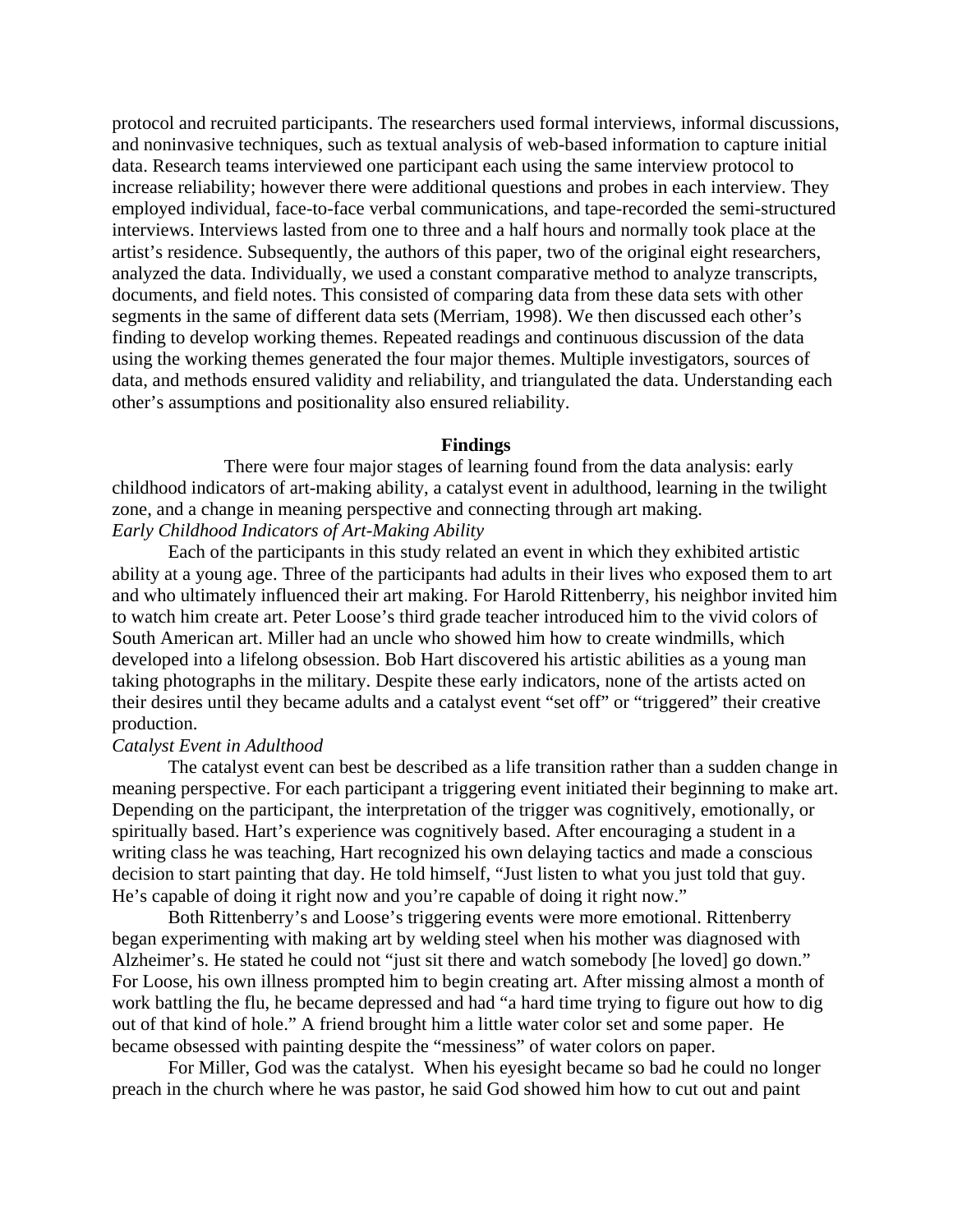animals and "Blow Oskars" on tin. Oskar was the name of Miller's cousin who would drive past his house hollering and honking his horn. In retribution, Miller made an image of Oskar twelve feet high and put it up on the side of the road.

# *Learning in the Twilight Zone*

These artists described the process of art making as feeling lost, crazy, or dreaming. It appeared to be holistic, focusing their mind, body, emotion, and spirituality in the act of creation. They spoke of being consumed with art making, sometimes for days with little break. Hart said, "Once I get started I'll usually go for two or three or four weeks and just paint like crazy."

All but Miller, who stated he created based on God's instructions, cognitively reflected on the process after the actual experience. Rittenberry explained it was like going off into the "twilight zone." Whatever media he used, carving wood, welding, painting, or drawing, he said, "it feel like I was stepping out of a cockpit of an airplane or some jet or something like I've been flying something." Similarly, Loose described a moment of blurring. When he first painted with acrylic colors on a big canvas, he remembered, "I looked at it for like a month. There was this moment of total blur and I actually painted my first painting in one whole night. It went from start to finish. Never touched it again."

This reflection was not an attempt to understand it, but of being in awe of it. It was something apart from them and outside of their control. It began as a sudden urge which they described as then being "guided." When finished, they were unaware of how they created a particular piece.

#### *A Change in Meaning Perspective and Connecting through Art Making*

Despite the intensity of the triggering event, their self-identities as artists did not change until after repeated learning experiences of being in the "twilight zone." Initially their concept of artist was restricted by their immediate environment. As they continued to engage in the learning process, each began experimenting with a variety of tools and materials. This also expanded their concept of artist such that they were no longer a "painter" or "sculptor," but someone who worked with all types of media: paint, canvass, pencil, steel, aluminum, wood, even found objectives. They also incorporated other subject matter. All but Miller have accepted the identity of being a "professional" artist.

Initially, each produced art for his own pleasure, for escape, or for self-expression. Often they gave what they created away to relatives and friends. Ultimately, each began selling his art and displaying it in galleries and shows. They argued that they do not create for the money; however, they all produce art specifically to sell. At the same time, they continue to generate "private" art. The private art connects with issues that are personally significant. These activities enabled them not only to come to a firmer sense of their own conceptualization of an artistic identity but to connect their lives with an audience and social issues.

#### **Discussion**

This study provides evidence that fundamental change as originally modeled by Mezirow's (1990, 1991) transformational learning theory is more than a cognitive process. It also includes an earlier experience related to the catalyst event and emotional and spiritual aspects of learning process.

It appears the participants have an innate ability or desire to create art, which revealed itself when they were relatively young. However, their childhood environment did not allow for its further exploration. The exploration came later as they were exposed to different situations. Mezirow's transformative learning theory often accounts for the existing meaning perspective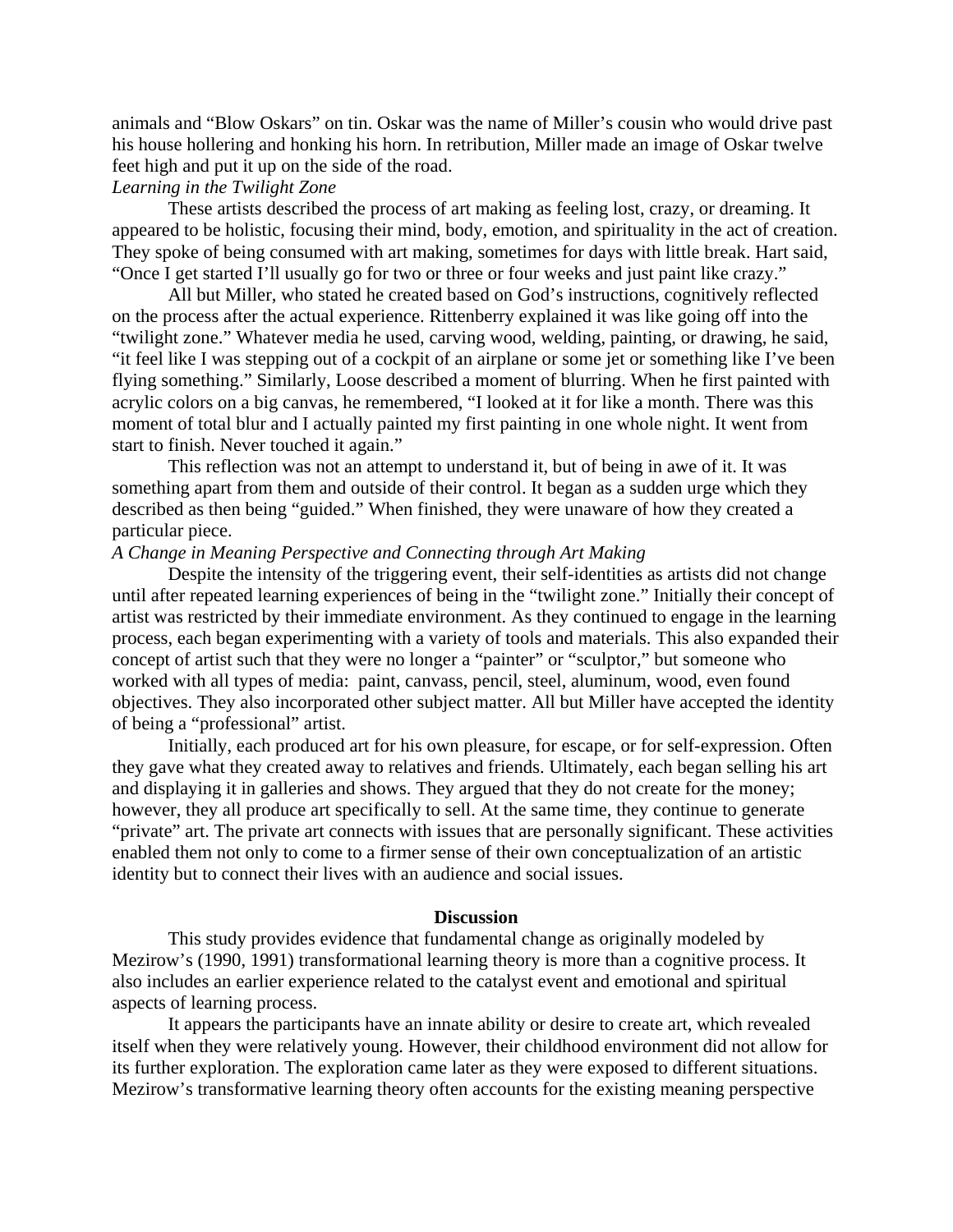formed in childhood as a block to the transformational process in adulthood since it is charged with emotions. This study suggests that the meaning perspective can be a seed of transformation. While the learner was historically and contextually situated, catalytic events triggered the hidden seed in the meaning perspective so strongly it resulted in an obsessive desire to create art in adulthood. The findings of this study also suggest that despite participants' innate abilities and their adult obsession with expressing those abilities, they underwent transformation in other meaning perspectives which blocked their acceptance of a new identity. For example, Hart was unable to accept his artist identity based on a pre-conceived meaning perspective of an artist's skill. Therefore, one's meaning perspective may not be singular but have multiple aspects, the components of which compete during the transformational learning process.

This study provides evidence of emotion and spirituality as well as critical self-reflection as a means of fostering a meaning perspective transformation. The repeated experiences of being in the "twilight zone" opened the participants to challenging their sense of self through experimentation with tools, materials, subject matter, and methodologies. Although none of the participants initially self-identified as artists, they restructured their identities to ones that fully embraced the label "artist" through the outworking of this passionate creative act.

The construction of the participant's artistic identity resulted from the connections they made. During the act of creating they connected with materials, tools, subject matter and methodologies. From the art product itself they connect to an audience, critics, and the art market. Part of the identity transition came from the public display and sale of their art. Consequently, the participants consciously developed public art that engaged an audience in a dialogue on issues of importance to them. They recognized and accepted the monetary and aesthetic value of their art, but concurrently created art for their "private" enjoyment and creative expression. Mezirow's transformational learning theory proposes that practical action is a final result of the process. The findings suggest the learning outcomes result in wider, more extensive connections they make as they interact with others. Future research is needed in the role context plays, the individual's state of "readiness" as a precursor to transformation, and the uniquely individual nature the process of change takes in transforming a meaning perspective.

# **References**

Cardinal, R. (1972). *Outsider art*. London: Studio Vista.

- Dirkx, J. M. (1997). Nurturing soul in adult learning. In P. Cranton (Ed.), *Transformative learning in action: Insights from practice* (pp. 79-88). New Directions for Adult and Continuing Education, No. 74. San Francisco: Jossey-Bass.
- Dirkx, J. M. (2000). Transformative learning and the journey of individuation. (Report No.223). Columbus, OH: ERIC Clearinghouse on Adult Career and Vocational Education. (ERIC Document Reproduction Service No. ED448305).
- Dirkx, J. M. (2001). The power of feelings: Emotion, imagination, and the construction of meaning in adult learning. In S. B. Merriam (Ed.), *The new update on adult learning theory* (pp. 63-72). New Directions for Adult and Continuing Education, No. 89. San Francisco: Jossey-Bass.
- Edwards, B. (Host). (2001, February 9). Profile: Outsider art. *Morning Edition.* (Radio broadcast). Washington, D.C.: National Public Radio. Retrieved July 5, 2004, from http://proquest.umi.com

Hirasuna, D. (2003, May/June). Step out outsider art. *Step Inside Design, 19,* 24-26.